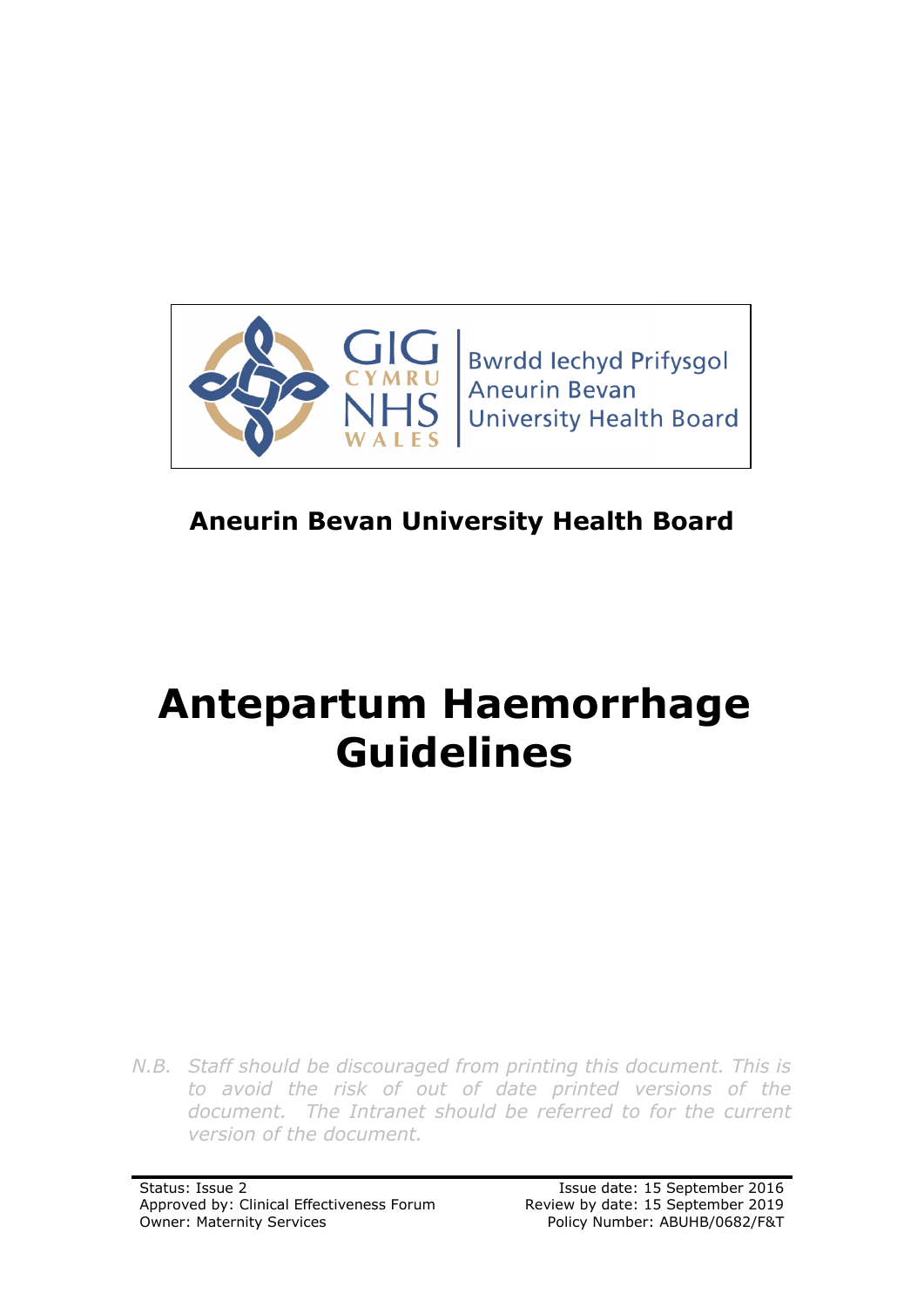# **Contents:**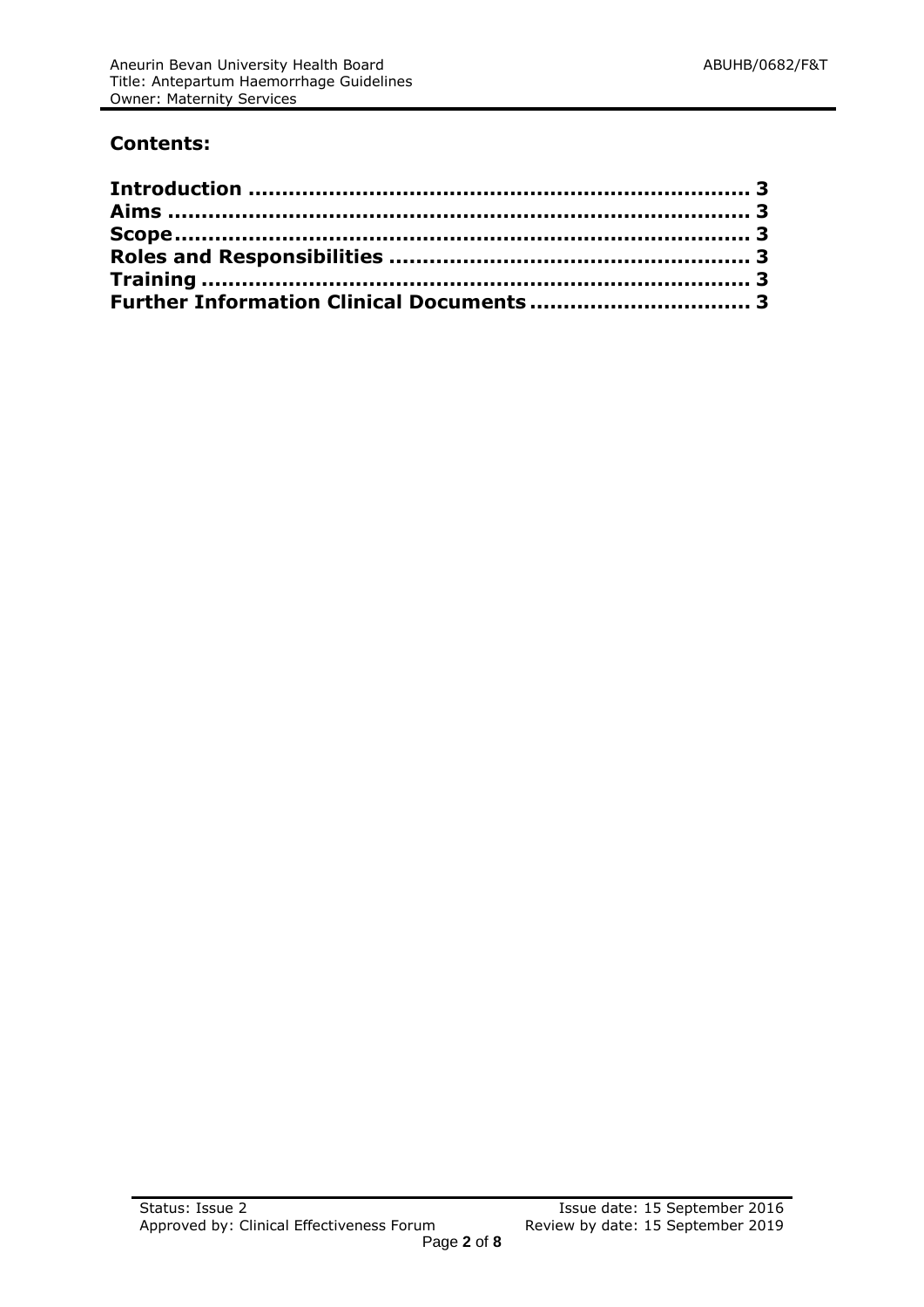# <span id="page-2-0"></span>**Introduction**

This document is a clinical guideline designed to support safe and effective practice.

# <span id="page-2-1"></span>**Aims**

To provide support for clinical decision making.

#### <span id="page-2-2"></span>**Scope**

This guideline applies to all clinicians working within maternity services.

#### <span id="page-2-3"></span>**Roles and Responsibilities**

The Maternity management team are responsible to ensure that these guidelines are carried out.

Individual health care providers are responsible for ensuring that they are aware and adherent to up to date guidelines.

# <span id="page-2-4"></span>**Training**

Staff are expected to access appropriate training where provided. Training needs will be identified through appraisal and clinical supervision.

#### <span id="page-2-5"></span>**Further Information Clinical Documents**

Antepartum Haemorrhage – Green-top guideline No. 63, RCOG

ABHB Good Practice in consent: Implementation guide, model policy and reference guide for consent to examination or treatment (0004 pp 19)

"An adult with capacity may make a decision which is based on their religious belief (e.g. Jehovah's Witnesses) or value system. Even if it is perceived that the decision is unwise or irrational, the patient may still make that decision if he or she has capacity to do so."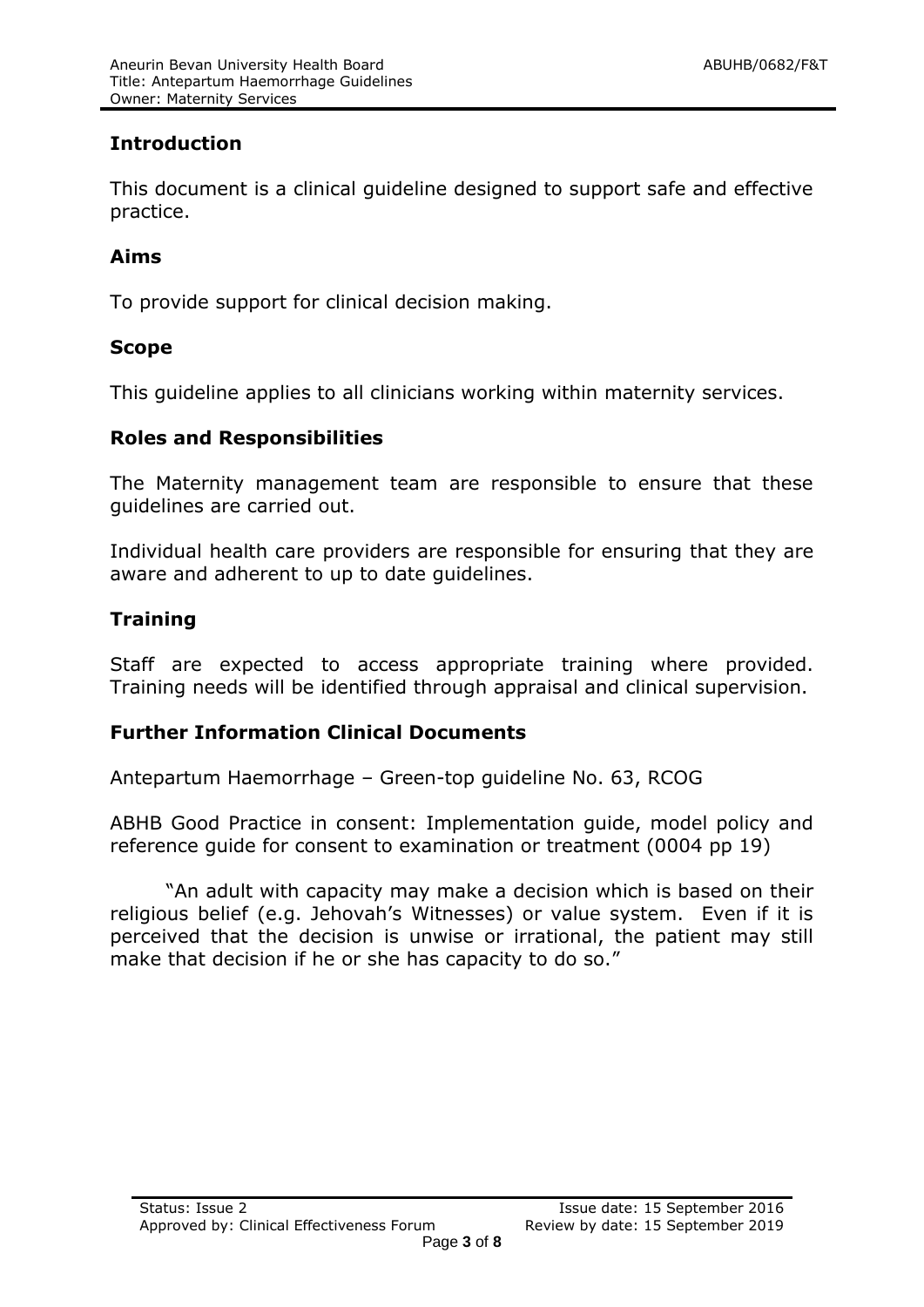# **List of Abbreviations**

| <b>ANC</b>  | <b>Antenatal Clinic</b>                |
|-------------|----------------------------------------|
| <b>APH</b>  | Antepartum Haemorrhage                 |
| BMI         | Body Mass Index                        |
| Coag        | <b>Coagulation Screen</b>              |
| <b>CTG</b>  | Cardiotocograph                        |
| C/S         | <b>Caesarian Section</b>               |
| <b>DIC</b>  | Disseminated Intravascular Coagulation |
| <b>EBL</b>  | <b>Estimated Blood Loss</b>            |
| <b>FBC</b>  | <b>Full Blood Count</b>                |
| <b>FFP</b>  | Fresh Frozen Plasma                    |
| FH.         | <b>Fetal Heart</b>                     |
| G&H         | Group & Hold                           |
| <b>Hx</b>   | History                                |
| IU          | <b>International Units</b>             |
| IV          | Intravenous                            |
| <b>IVF</b>  | In Vitro Fertilisation                 |
| <b>LFT</b>  | <b>Liver Function Tests</b>            |
| <b>MROP</b> | <b>Manual Removal of Placenta</b>      |
| <b>OLC</b>  | <b>Obstetric Led Care</b>              |
| <b>PPH</b>  | Postpartum Haemorrhage                 |
| <b>PRBC</b> | <b>Packed Red Blood Cells</b>          |
| <b>PROM</b> | Prolonged Rupture of Membranes         |
| <b>Rh</b>   | Rhesus                                 |
| <b>SCBU</b> | Special Care Baby Unit                 |
| <b>SROM</b> | Spontaneous Rupture of Membranes       |
| <b>TOP</b>  | <b>Termination of Pregnancy</b>        |
| <b>USS</b>  | <b>Ultrasound Scan</b>                 |
| U&E         | Urea & Electrolytes                    |
| <b>VE</b>   | <b>Vaginal Examination</b>             |
|             |                                        |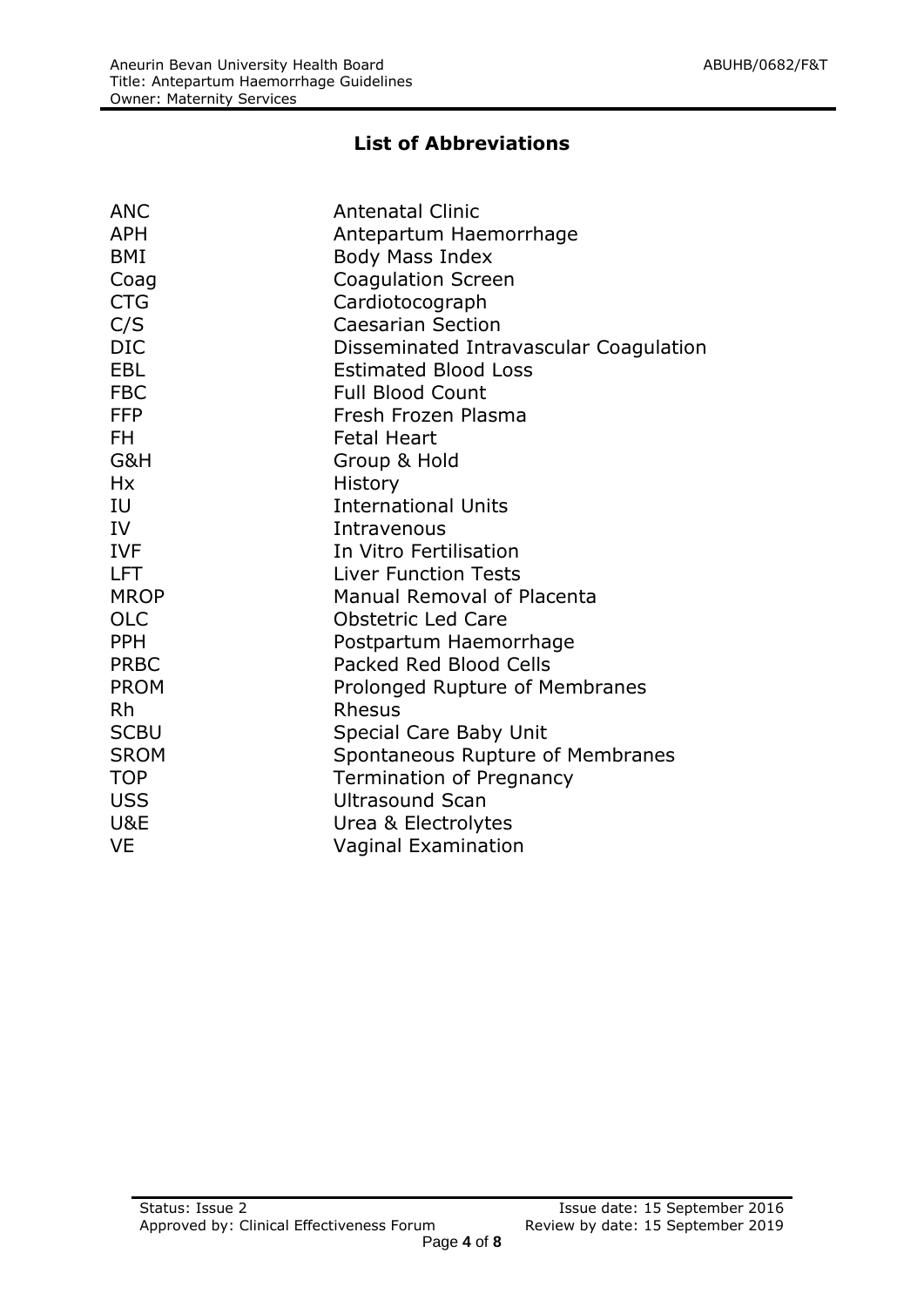# **Antepartum Haemorrhage**

#### **Introduction**

Affects 3-5% of pregnancies Difficult to quantify amount of blood lost – e.g. placental abruption

- Need to assess for signs of clinical shock
- Fetal compromise / demise indicates volume depletion

#### **Causes**

- Placenta praevia
- Placental abruption
- Vasa praevia
- Localised bleeding to vulva, vagina or cervix

# **Definition**

Spotting – streaking, staining or blood spotting on underwear Minor Haemorrhage – EBL <50mls that has settled Major Haemorrhage - EBL 50-1000mls with no signs of clinical shock Massive Haemorrhage – EBL >1000mls and/or signs of shock Recurrent APH - >1 occasion of APH

# **Risk Factors**

|           | <b>Placental abruption</b> |           | <b>Placenta Praevia</b> |
|-----------|----------------------------|-----------|-------------------------|
| $\bullet$ | Previous Hx of abruption   | $\bullet$ | Previous Hx of praevia  |
| $\bullet$ | Pre-eclampsia              | $\bullet$ | Previous C/S            |
| $\bullet$ | Fetal growth restriction   | $\bullet$ | Hx of TOP               |
| ٠         | Non-vertex presentation    |           | Multiparous             |
| $\bullet$ | Polyhydramnios             | $\bullet$ | $>40$ yrs               |
| $\bullet$ | Advanced maternal age      | $\bullet$ | Multiple pregnancy      |
|           | <b>Multiparous</b>         |           | Smoking                 |
|           | Low BMI                    | $\bullet$ | <b>IVF</b>              |
|           | <b>IVF</b>                 |           | Deficient endometrium   |
|           | Intrauterine infection     |           | • Uterine scar          |
| $\bullet$ | <b>PROM</b>                |           | • Endometritis          |
|           | Abdominal trauma           |           | <b>MROP</b>             |
| $\bullet$ | Substance misuse           |           | Curettage               |
| $\bullet$ | First trimester bleeding   |           | • Submucous fibroid     |
|           | • Maternal thrombophilia   |           |                         |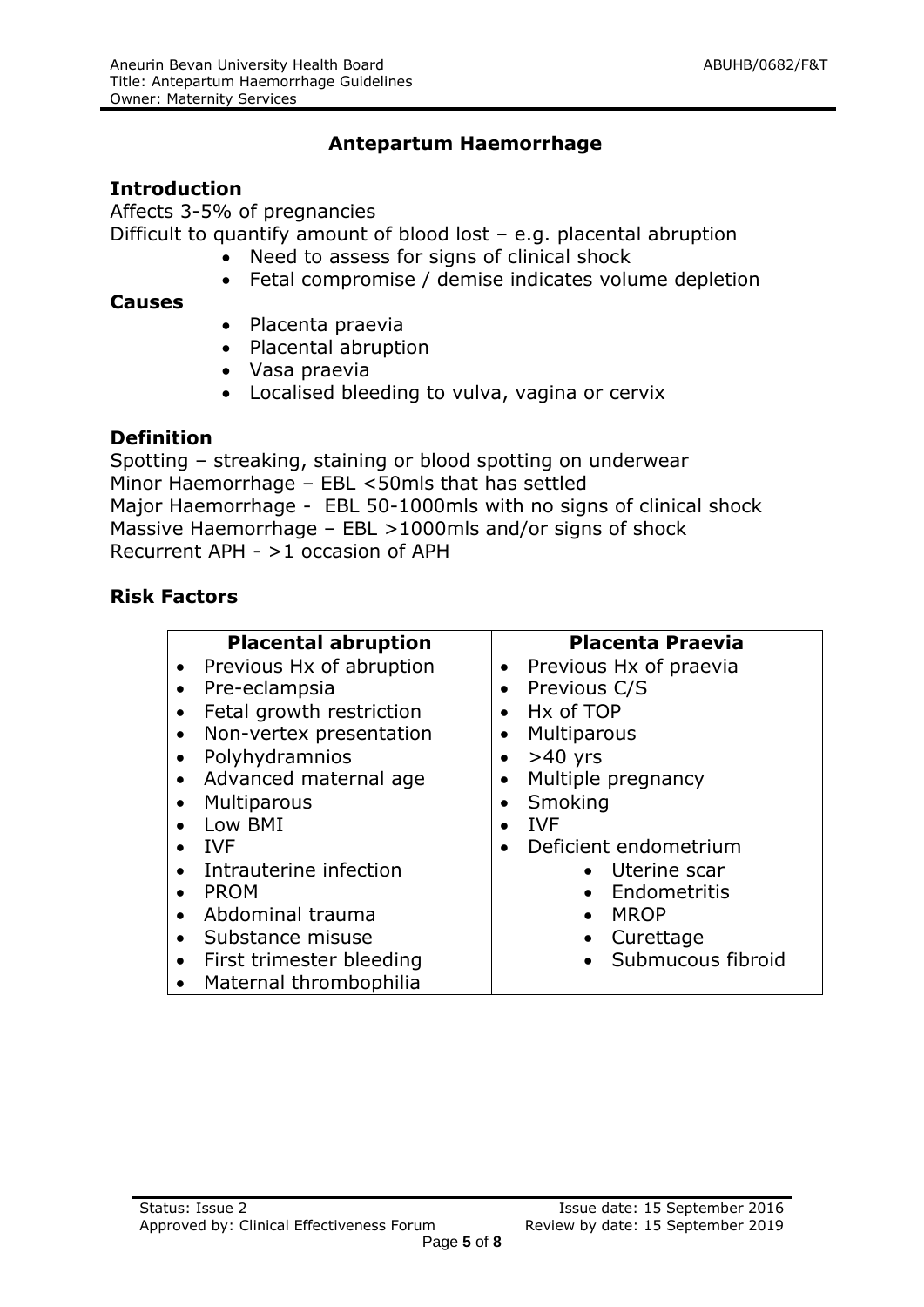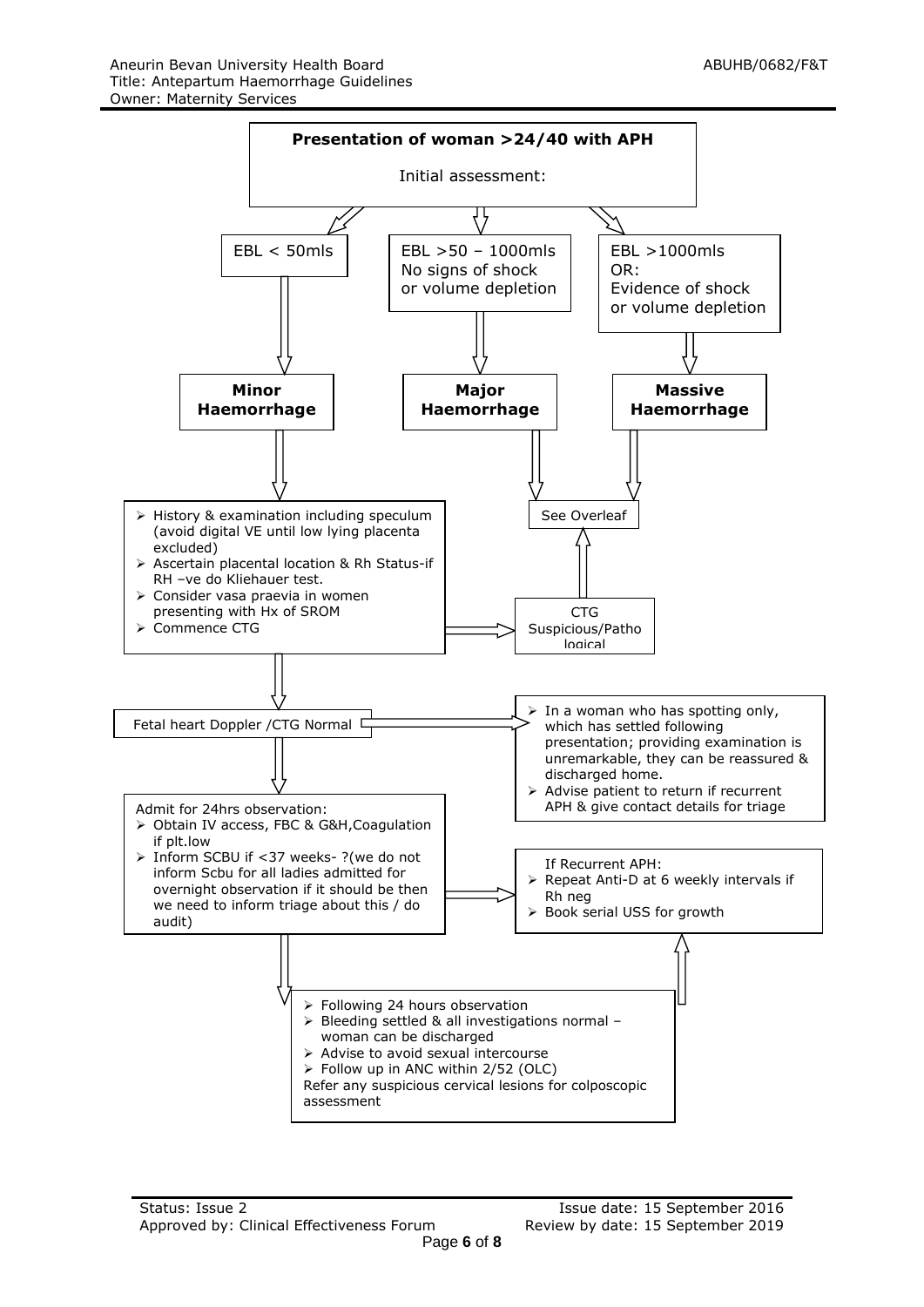